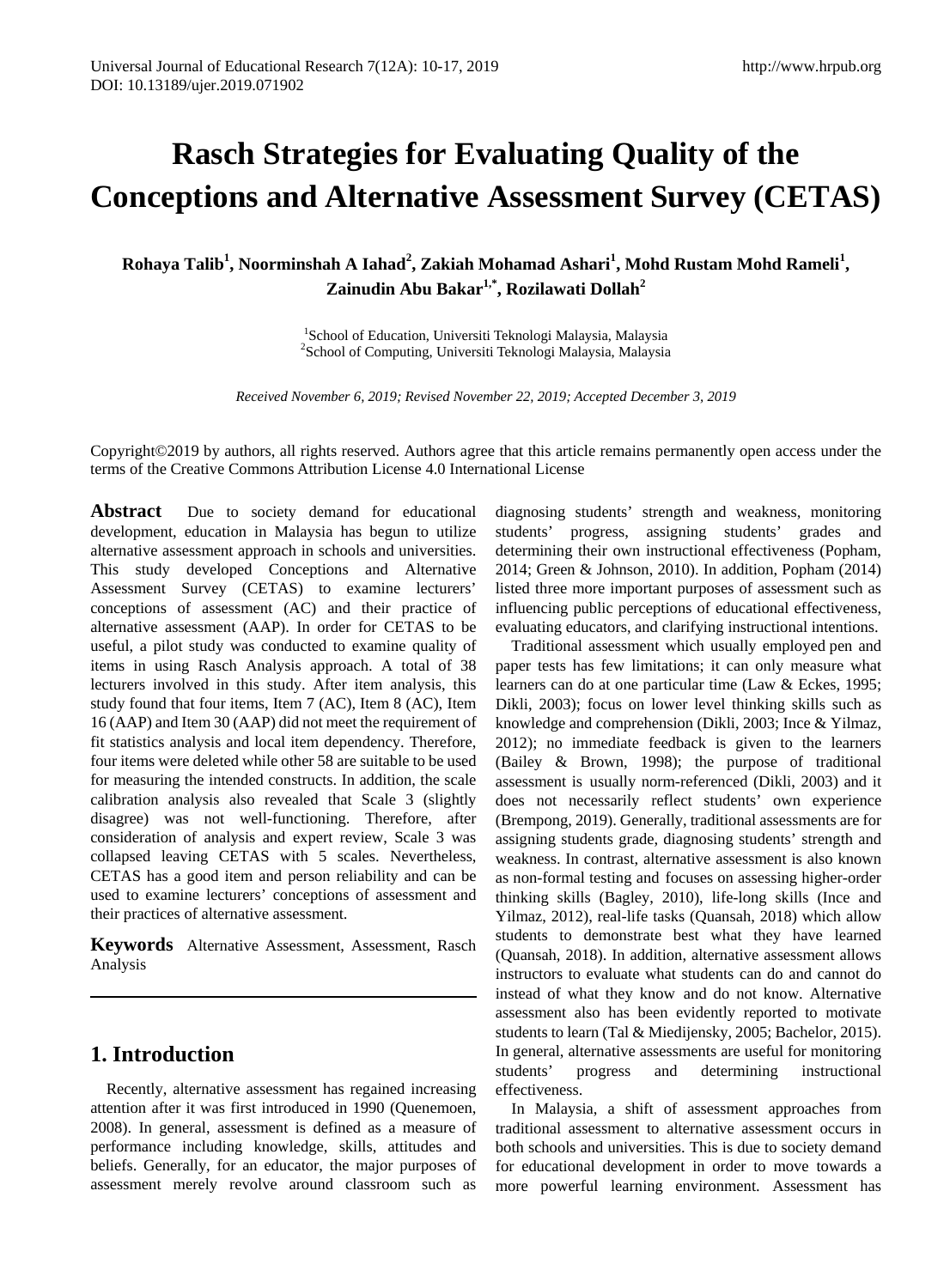always been a responsibility of the instructors. Watkins et al. (2005) pointed out instructors' conception of assessment is influenced by their viewed of theories of teaching and learning. Additionally, Badariah et al., (2014) study revealed that lecturers in higher education have limited practice of assessment for learning. This may be due to unfamiliarity with formative assessment. The study did not further examine lecturers' view on conceptions and alternative assessment. Therefore, this study developed a survey to examine lecturers' perspective on conceptions of alternative assessment and focus on assessing quality of items in CETAS using Rasch Measurement Analysis (Rasch, 1960).

# **2. Rasch Measurement Model**

Rasch Measurement Model (RMM) is item response theory-based model that has been used numerously in evaluating item quality. RMM estimates only one parameter; difficulty parameter. While item discrimination and guessing are assumed to be constant (Magno, 2009). One of RMM strengths is its measurement requirement in which items in

any instrument should fit the model well enough to produce useful measures (Boone & Noltemeyer, 2017). Another strength of RMM is that it can convert nonlinear raw data to linear scale once the requirement is met (Boone & Noltemeyer, 2017; Boone, 2016). Therefore, once the requirement is met, researchers can make meaningful interpretation of their survey score.

There are varieties of ways of how RMM can be used to evaluate items quality of social science research instrument (Bond, 2003; Boone & Noltemeyer, 2017; Boone, 2016). Among analyses that RMM offers are; (i) examining internal consistency, (ii) examining fit analysis statistics, (iii) examining unidimensionality and item dependency, and (iv) scale calibration. Internal consistency includes person and item reliability and separation. Fit analyses include examining point measure correlation, mean-square error (MNSQ), and standardized fit statistic (ZSTD). As for unidimensionality, the analysis should focus on its eigenvalue. Lastly, to measure local item dependency, Rasch Analysis can examine residual correlation. As for the analysis guideline, Table 1 shows requirements for all analyses above.

**Table 1.** Analysis Requirement

| <b>Analysis</b>             | Requirement<br>Interpretation     |                                                                                      |
|-----------------------------|-----------------------------------|--------------------------------------------------------------------------------------|
| Item Reliability and        | Reliability should be larger than | Item reliability of 0.80 with separation more than 2.00 indicates that the sample    |
| Separation                  | 0.80                              | is able to confirm the item hierarchy to at least two levels.                        |
| Person Reliability          | Separation index should be        | Person reliability of 0.80 with separation more than 2.00 indicates items are        |
| and Separation              | larger than 2.00                  | sensitive enough to separate at least two levels of person ability.                  |
| Point-measure               | Value should be positive, at      | Negative value indicates that the item contradicts the direction of the latent trait |
| Correlation                 | least more than 2.0               |                                                                                      |
| <b>MNSO</b>                 | $0.5$ to $1.50$                   | Productive for measurement                                                           |
| <b>ZSTD</b>                 | $-2.00$ to $2.00$                 | Reasonable predictability                                                            |
| Eigenvalue                  | Should not be larger than 3       | Eigenvalue larger than 3 indicates some kind of secondary effect                     |
| <b>Residual Correlation</b> |                                   | The correlation that is more than 0.70 indicates the item is independent with        |
|                             | Should not be larger than 0.70    | another item.                                                                        |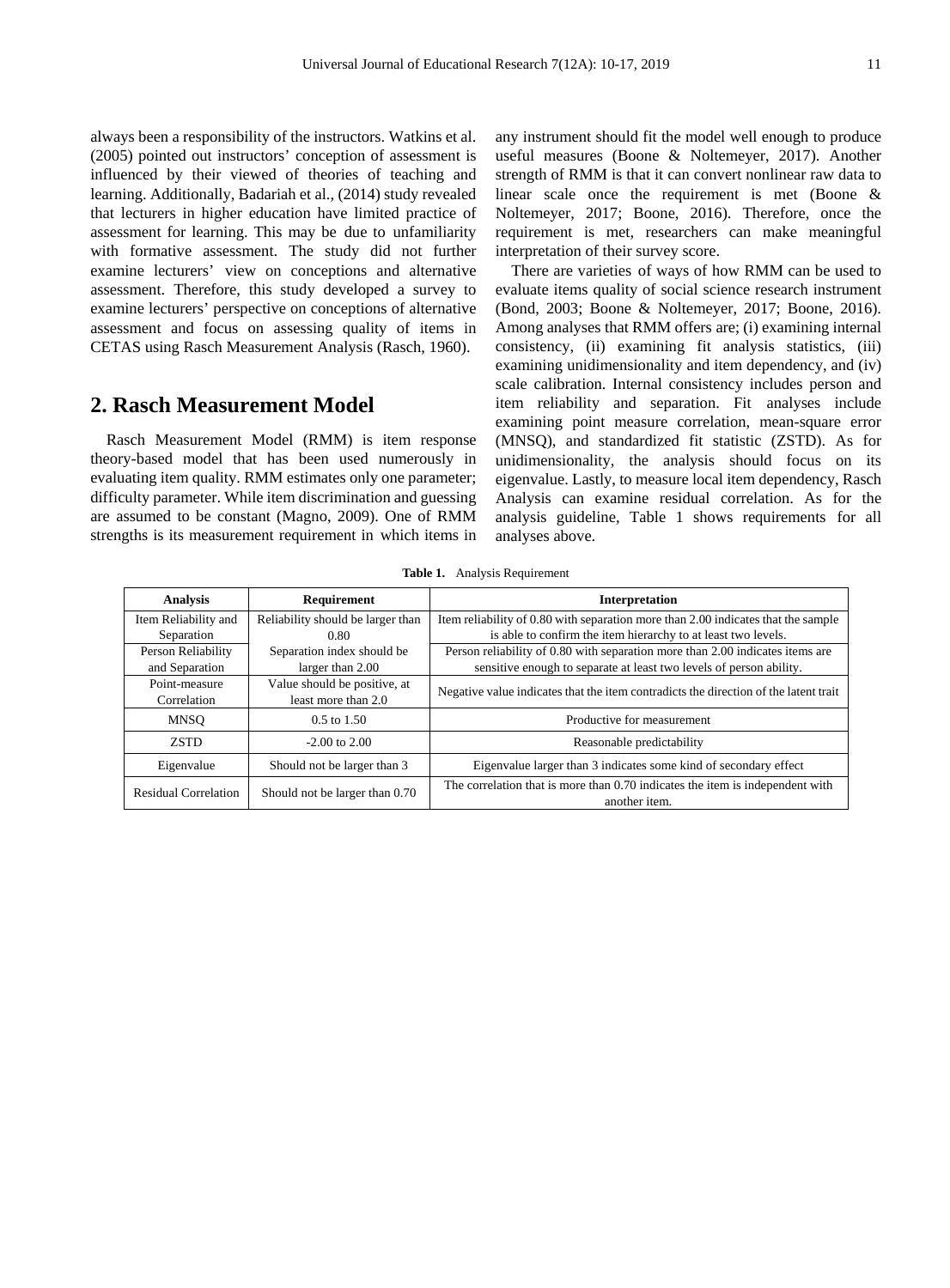## **3. Methodology**

#### **3.1. Instrument**

Conceptions of Alternative Assessment Survey (CETAS) have two main dimensions; conception on assessment in general and also alternative assessment practice. For assessment conceptions; CETAS measures how lecturers view assessment in terms of improvement on teaching and learning, institutional accountability, irrelevances, and student accountability, while for alternative assessment practice; CETAS also measures lecturers' alternative assessment practice approach such as authentic assessment, challenge-based, integrated, performance, personalized, profiling, project-based and real-time. The distribution of items is shown in **Table 2.**

| <b>Dimension</b>   | <b>Sub-dimension</b><br><b>Items</b>       |                       | <b>Total</b> |
|--------------------|--------------------------------------------|-----------------------|--------------|
|                    | Improvement on<br>Teaching and<br>Learning | 1,2,9,10              | 4            |
| Conception         | <b>Students</b><br>Accountability          | 5,6,14,15,16          | 5            |
|                    | Institutional<br>Accountability            | 3,4,11,12,13          | 5            |
|                    | Irrelevance                                | 7,8,17,18             | 4            |
| <b>Practice</b>    | <b>Authentic Assessment</b>                | 1,9,17,25,33          | 5            |
|                    | Challenge-based                            | 7, 15, 23, 31, 39, 43 | 6            |
|                    | Integrated                                 | 4, 12, 20, 28, 36     | 5            |
|                    | Performance                                | 3.11.19.27.35         | 5            |
|                    | Personalized                               | 2, 10, 18, 26, 34, 41 | 6            |
|                    | Project-based                              | 5, 13, 21, 29, 37, 42 | 6            |
|                    | Profiling                                  | 8, 16, 24, 32, 40, 44 | 6            |
|                    | Real-time                                  | 6, 14, 22, 30, 38     | 5            |
| <b>Total Items</b> |                                            |                       |              |

**Table 2.** Tabulation of Items

#### **3.2. Sample**

The pilot study involved 38 lecturers from Universiti Teknologi Malaysia. The number of respondent required by Rasch Analysis is 30 persons. According to Wright and Tennant (1996), 30 well-targeted samples are enough to evaluate items quality.

## **4. Results**

#### **4.1. Internal Consistency**

As shown in **Table 3**, overall analysis indicates that Conceptions of Alternative Assessment Survey (CETAS) has a person reliability of 2.67 and person separation of 0.88. Based on the person separation and person reliability, items in CETAS are able to separate people to  $2.67 \approx 3$  level. Person separation that is more than 2 and person reliability

that is more than 0.80 indicate that CETAS is sensitive enough to distinguish between low and high respondents.

As for item analysis, item separation indicates that how able person sample is to distinguish items between different levels of difficulty. CETAS has item reliability of 0.94 and separation of 3.90. Item separation that is more than 2 and person reliability that is more than 0.80 imply that the person sample is large enough to confirm the hierarchy of the items in CETAS. In this pilot study, the total of respondents is 38, which means that 38 respondents are enough to confirm the hierarchy of the items in CETAS.

|  | Table 3. Summary Statistics |  |
|--|-----------------------------|--|
|--|-----------------------------|--|

| <b>Summary Statistics</b> | Value |
|---------------------------|-------|
| Person Separation         | 2.67  |
| Person Reliability        | 0.88  |
| Item Separation           | 3.90  |
| Item Reliability          | በ 94  |

#### **4.2. Unidimensionality**

To examine unidimensionality, Linacre (2015) suggested to examine Unexplained Variance in the  $1<sup>st</sup>$  Contrast. Eigenvalue should not be larger than 3. However, as shown in **Table 4**, CETAS has an eigenvalue of 9.0 which is two times larger than required value. This indicates that CETAS measures multidimensionality. It shows that CETAS did not measure only one dimension. The result is reasonable as CETAS has two main dimensions which are Assessment Conception (AC) and Alternative Assessment Practice (AAP). In AC, there are four sub-dimensions such as 'Improvement on Teaching and Learning', 'Institutional Accountability', 'Irrelevance' and 'Student Accountability'. As for AAP, there are eight sub-dimensions which measure 'Authentic', 'Challenge-based', 'Integrated', 'Performance', 'Personalized', 'Profiling', 'Project-based' and 'Real-time'. Therefore, this study further examines each of these sub-dimensions.

**Table 4.** Standardized Residual Variance

| <b>Indices</b>                         | <b>Empirical</b>  | Modeled    |
|----------------------------------------|-------------------|------------|
| Raw variance explained by measures     | 46.1%             | 47.1%      |
| <b>Indices</b>                         | <b>Eigenvalue</b> | Percentage |
| Unexplained variance in $1st$ contrast | 9.0               | 7.8%       |

#### **4.3. Unidimensionality of Assessment Conception**

Further analysis indicates that all eigenvalue of the Assessment Conception sub-dimensions is less than 3 as shown in **Table 5**. However, the percentage of raw unexplained variance each sub-dimension has exceeded 15% limit. Therefore, further analysis of local item dependency should be conducted. The correlation between a pair of items should not exceed 0.70. If this correlation occurred, one of the items should be removed as both of the items probably shared the same dimension.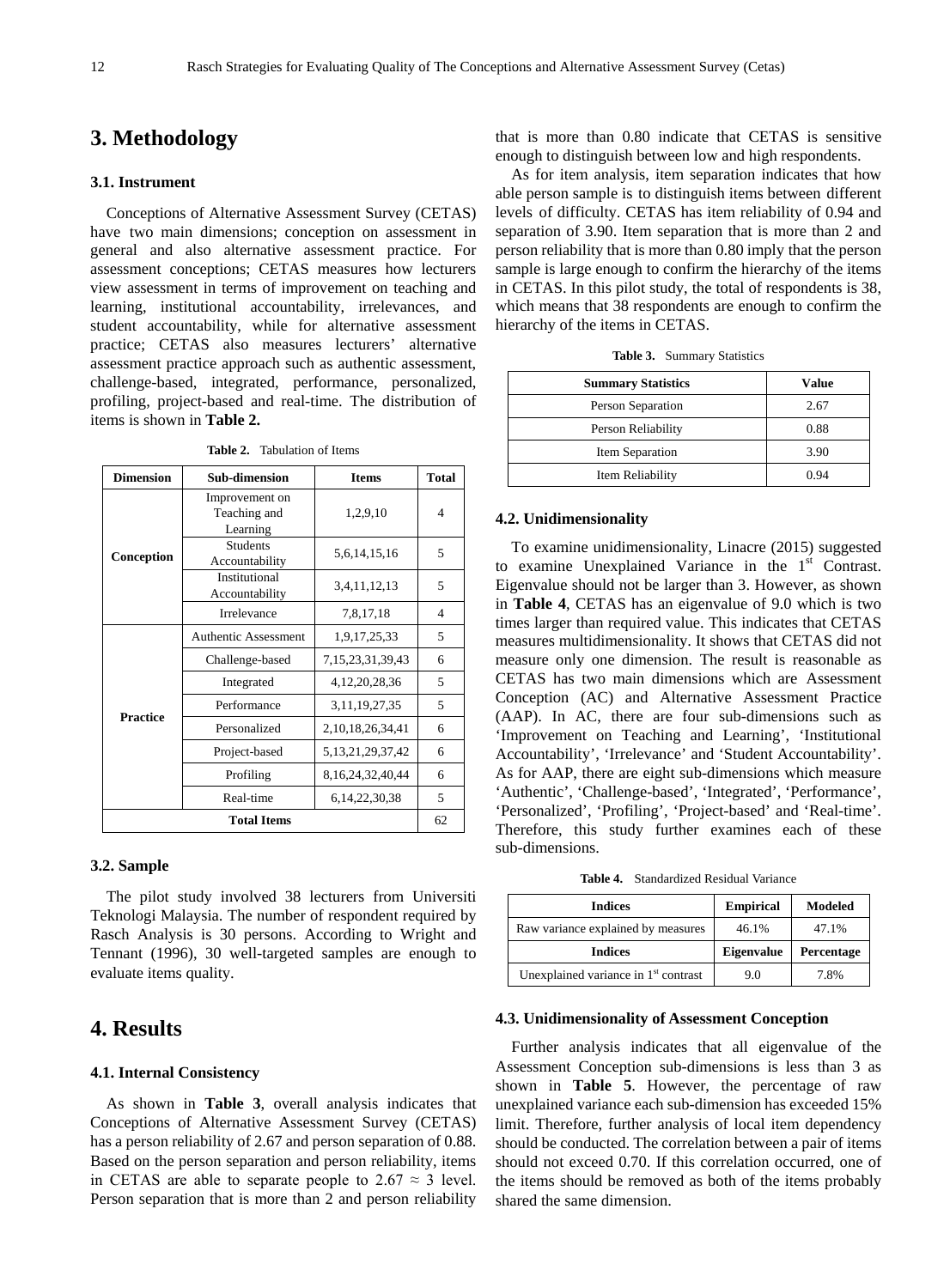| Construct                            | <b>Raw Variance Explained by Measure</b> |         | Raw unexplained variance<br>$(1st$ Contrast) |            |
|--------------------------------------|------------------------------------------|---------|----------------------------------------------|------------|
|                                      | <b>Empirical</b>                         | Modeled | <b>Eigenvalue</b>                            | Percentage |
| Improvement on Teaching and Learning | 58.1%                                    | 58.7%   | 2.1                                          | 22.2%      |
| <b>Student Accountability</b>        | 40.9%                                    | 40.1%   | 2.0                                          | 23.5%      |
| <b>Institutional Accountability</b>  | 45.9%                                    | 46.5%   | 1.9                                          | 20%        |
| Irrelevance                          | 77.1%                                    | 74.0%   | 2.0                                          | 11.6%      |

**Table 5.** Standardized Residual Variance (Assessment Conception)

To identify dependent item, Winstep produces the largest standardized residual correlation table between a pair of items. **Table 6** shows correlation between pairs of Assessment Conception items that have large correlation. As can be seen in **Table 6**, correlation between Item 7 and Item 18 is quite large with a correlation of 0.69. The correlation between Item 1 and Item 3 is also quite large as well with a correlation of 0.68. Though all correlation is less than 0.70, Item 7, Item 8, and Item 18 have appeared more than two times in the **Table 6**. Therefore, Item 7, Item 8 and Item 18 are flagged as possible items to be omitted.

| <b>Items Pair</b> |         | <b>Correlation</b> |
|-------------------|---------|--------------------|
| Item 7            | Item 18 | 0.69               |
| Item 1            | Item 3  | 0.68               |
| Item 7            | Item 8  | 0.63               |
| Item 2            | Item 3  | 0.63               |
| Item 8            | Item 18 | 0.55               |
| Item 1            | Item 2  | 0.54               |
| Item 14           | Item 15 | 0.53               |
| Item 8            | Item 11 | $-0.64$            |
| Item 10           | Item 18 | $-0.63$            |
| Item 7            | Item 11 | $-0.58$            |

**Table 6.** Largest Standardized Residual Correlation

Further analysis examines fit statistics of each Conception Assessment items. Fit statistics include the examination of point measure correlation, mean-squared error, and

standardized fit statistics. Point measure correlation should be more than 0.20. Table 1.5 shows Item 8 has a negative point measure correlation. **Table 7** also shows that Item 7 has an unfit value for all fit indices. Point measure correlation value of Item 7 is also small with a value of 0.02. Additionally, Item 7 also appeared in local item dependency table. After considering all fit indices and local item dependency, Item 7 will be omitted from Conception Assessment items.

Table 7. Fit Statistics Analysis (Conception Assessment)

| <b>Indices</b>               | Range             | <b>Misfit Item</b>                                      |  |
|------------------------------|-------------------|---------------------------------------------------------|--|
| Point Measure<br>Correlation | $0.58$ to $-0.02$ | Item $8(-0.02)$ ,<br>Item $7(0.03)$                     |  |
| MNSO Outfit                  | $0.43$ to $4.10$  | Item $7(4.10)$                                          |  |
| <b>ZSTD Outfit</b>           | $-2.60$ to 6.90   | Item $7(6.90)$ ,<br>Item $8(2.90)$ ,<br>Item $6(-2.60)$ |  |
| MNSO Infit                   | 0.45 to 2.77      | Item $7(2.77)$                                          |  |
| <b>ZSTD</b> Infit            | $-2.60$ to 5.20   | Item $7(5.20)$ ,<br>Item $8(2.20)$ ,<br>Item $6(-2.60)$ |  |

#### **4.4. Unidimensionality of Alternative Assessment Practice**

The second dimension is Alternative Assessment Practice. As can be seen in **Table 8**, eigenvalue of each sub-dimension is less than 3. However, the percentage of the eigenvalue is more than the limit 15%. Therefore, local dependency of Alternative Assessment Practice item is examined.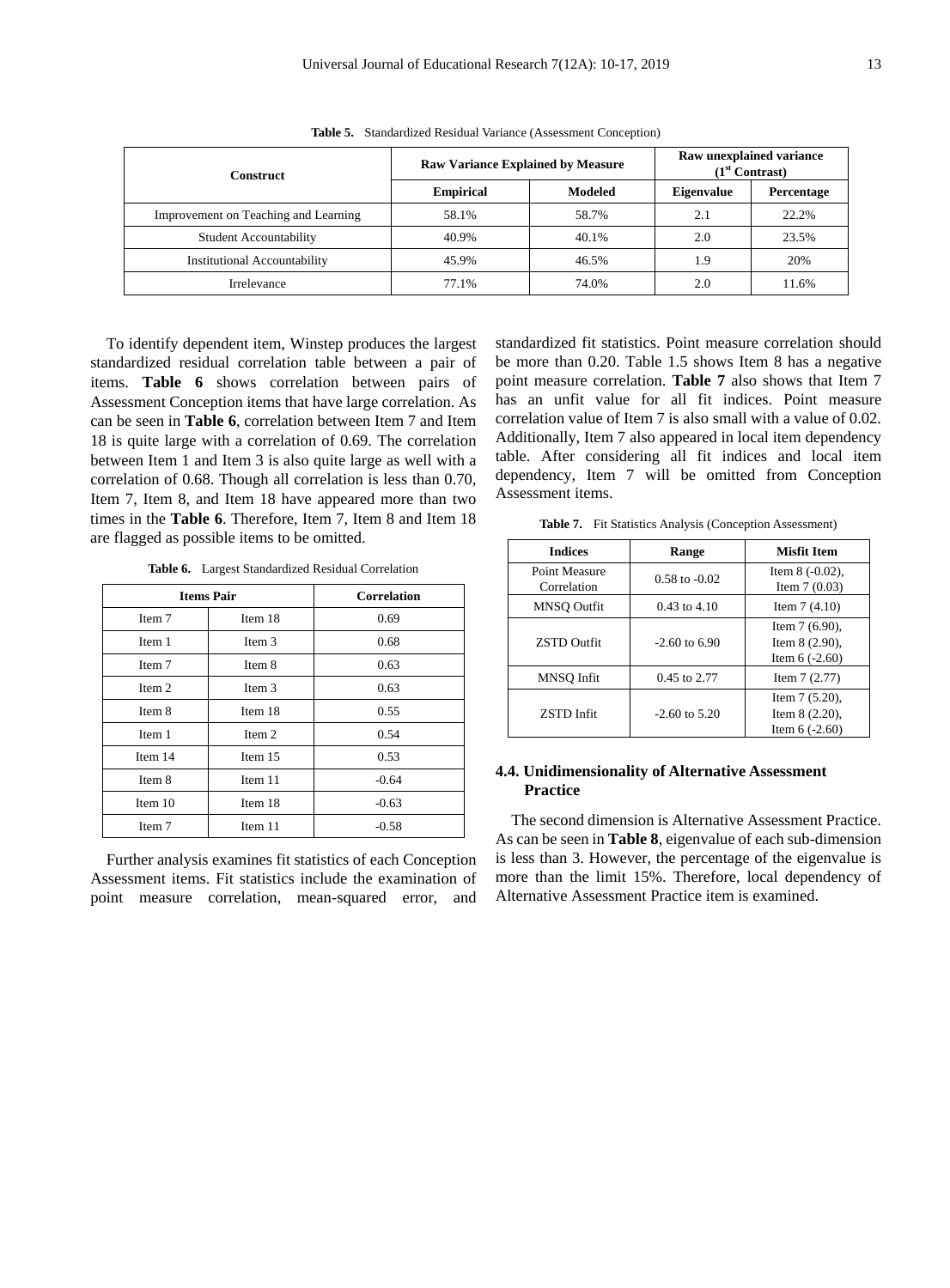| <b>Construct</b> | <b>Raw Variance Explained by Measure</b> |                | Raw unexplained variance<br>$(1st$ Contrast) |            |
|------------------|------------------------------------------|----------------|----------------------------------------------|------------|
|                  | <b>Empirical</b>                         | <b>Modeled</b> | <b>Eigenvalue</b>                            | Percentage |
| Authentic        | 38.7%                                    | 38.7%          | 1.9                                          | 23.7%      |
| Challenge-based  | 41.6%                                    | 39.3%          | 1.9                                          | 18.3%      |
| Integrated       | 39.7%                                    | 41.2%          | 1.4                                          | 17.4%      |
| Performance      | 44.8%                                    | 44.2%          | 1.9                                          | 20.7%      |
| Personalized     | 55.5%                                    | 53.6%          | 2.3                                          | 16.9%      |
| Profiling        | 38.1%                                    | 38.7%          | 2.6                                          | 26.7%      |
| Project-based    | 45.3%                                    | 44.6%          | 1.7                                          | 15.4%      |
| Real-time        | 41.7%                                    | 40.7%          | 1.6                                          | 18.4%      |

**Table 8.** Standardized Residual Variance (Alternative Assessment)

Local item dependency as shown in **Table 9** shows that two pairs of item have correlation more than 0.70, which is Item 8 and Item 16, and Item 8 and Item 9. Item 8 obviously has a high correlation between two items, which is Item 16 and Item 9. Thus, Item 8 is considered locally dependent. Therefore, Item 8 will be omitted.

|           | <b>Items Pair</b> | <b>Correlation</b> |
|-----------|-------------------|--------------------|
| Item 8    | Item 16           | 0.76               |
| Item 8    | Item 9            | 0.75               |
| Item $26$ | Item 34           | 0.59               |
| Item 9    | Item 16           | 0.56               |
| Item 14   | Item 16           | 0.55               |
| Item 8    | Item 11           | 0.54               |
| Item 8    | Item 15           | $-0.58$            |
| Item $15$ | Item 25           | $-0.58$            |
| Item 14   | Item 34           | $-0.57$            |
| Item 3    | Item 13           | $-0.55$            |

**Table 9.** Largest Standardized Residual Correlation

Fit analysis statistics are further conducted to examine any other items that are unfit to measurement. **Table 10** shows fit analysis for alternative assessment practice items. Based on the table, only two items did not fulfil all criteria of fit statistics which are Item 16 and Item 30. Therefore, Item 16 and Item 30 are considered unfit thus they will be omitted from this questionnaire.

#### **4.5. Rating Scale Calibration**

Rasch Analysis also allows researcher to calibrate instrument scale. It provides information whether one of the scales should be collapsed or another scale should be included. Conceptions and Alternative Assessment Survey (CETAS) have six scales which are:

- 1. Strongly Disagree
- 2. Disagree
- 3. Slightly Disagree
- 4. Slightly Agree
- 5. Agree
- 6. Strongly Agree

There are few ways to examine the rating scale as shown in **Table 11**. Firstly, it's by examining observed count and observed average. As for observed count, a minimum of 10 observations if required for observed count in each scale with a fair distribution across the rating scales (Linacre, 2012). As for observed average, the indice should steadily and consistently increase. Secondly, by examining structure calibration. The structure calibration is manually calculated between two scales. The difference between two scales should not be less than 1.4 and should not be more than 5 (Linacre, 2012). A value below 1.4 indicates overlapping between categories and the respondents are unable to differentiate the scales. Lastly is by observing probability curve pattern. Each scale should have a distinct peak to indicate the rating scale is well-functioning.

**Table 10.** Fit Statistics Analysis (Alternative Assessment Practice)

| <b>Indices</b>               | Range             | Acceptable<br><b>Value</b> | <b>Misfit Item</b>   |
|------------------------------|-------------------|----------------------------|----------------------|
| Point                        |                   |                            | Item $34(0.13)$ ,    |
| Measure                      | $0.72$ to $0.13$  | Should be larger           | Item $16(0.15)$ ,    |
| Correlation                  |                   | than $0.20$                | Item $39(0.19)$ ,    |
|                              |                   |                            | Item $30(0.19)$      |
|                              |                   |                            | Item 39 (1.73),      |
|                              |                   |                            | Item 26 (1.72),      |
|                              |                   |                            | Item $34(1.71)$ ,    |
| <b>MNSO</b><br><b>Outfit</b> | 0.41 to 1.73      | $0.50 \text{ to } 1.50$    | Item 44 (1.70),      |
|                              |                   |                            | Item 16 (1.70),      |
|                              |                   |                            | Item 30 (1.63),      |
|                              |                   |                            | Item $10(0.41)$      |
|                              |                   | $-2.00$ to $+2.00$         | Item 39 (2.80),      |
|                              | $-2.80$ to 2.90   |                            | Item $26(2.90)$ ,    |
| <b>ZSTD</b>                  |                   |                            | Item $34(2.30)$ ,    |
| Outfit                       |                   |                            | Item $44$ $(2.30)$ , |
|                              |                   |                            | Item $16(2.30)$ ,    |
|                              |                   |                            | Item $30(2.20)$ ,    |
|                              |                   |                            | Item $10(-2.80)$     |
|                              |                   |                            | Item $34(1.60)$ ,    |
| <b>MNSO</b>                  | 0.43 to 1.67      | $0.50 \text{ to } 1.50$    | Item $44$ $(1.63)$ , |
| Infit                        |                   |                            | Item 16 (1.67),      |
|                              |                   |                            | Item $30(1.65)$ ,    |
|                              |                   |                            | Item $10(0.43)$      |
|                              |                   |                            | Item $44(2.10)$ ,    |
|                              |                   |                            | Item $16(2.20)$ ,    |
| <b>ZSTD</b> Infit            | $-2.70$ to $2.20$ | $-2.00$ to $+2.00$         | Item $30(2.10)$ ,    |
|                              |                   |                            | Item $1$ $(-2.10)$ , |
|                              |                   |                            | Item $10(-2.70)$     |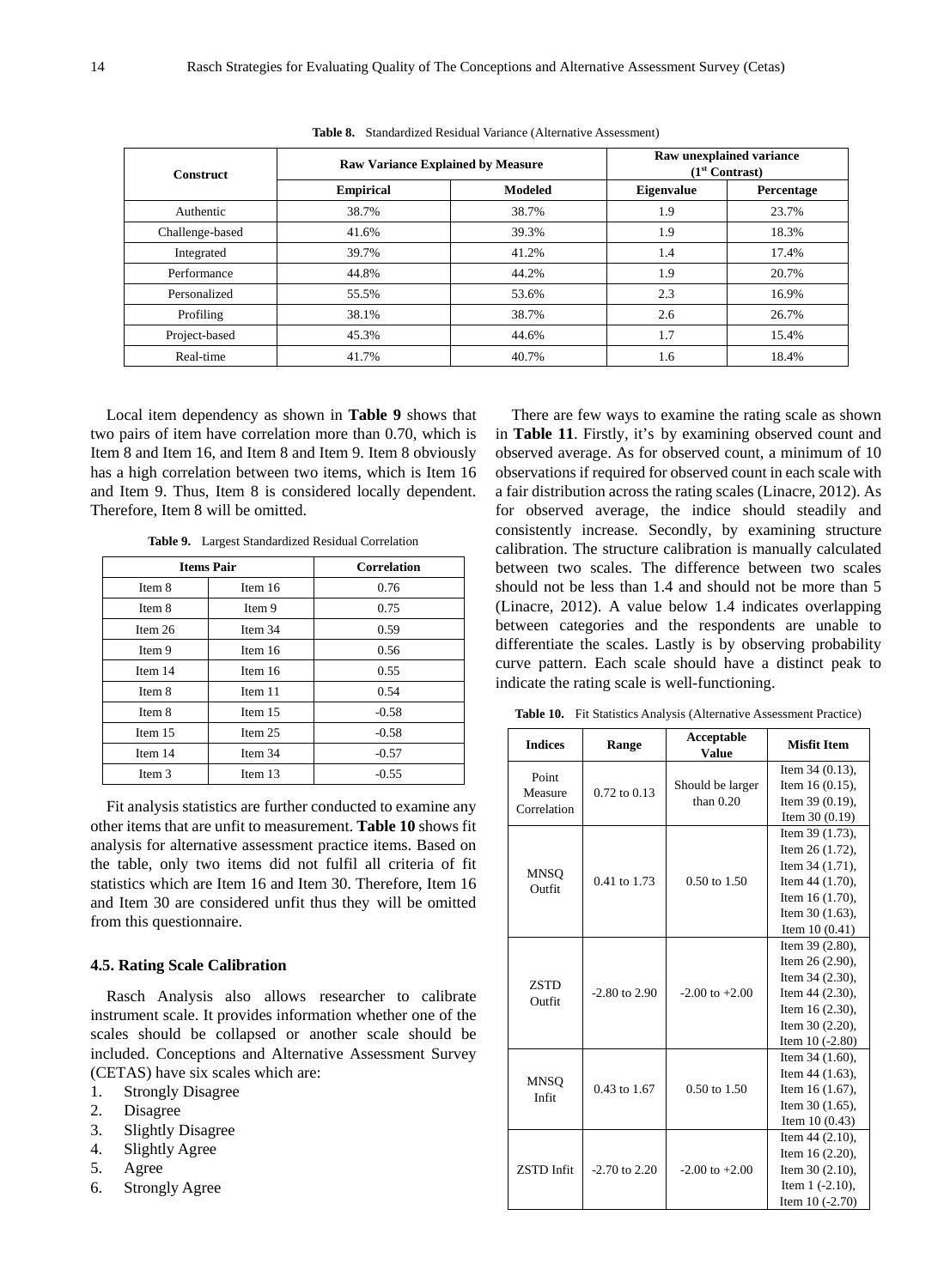**Table 11.** Indicators of a rating scale

| <b>Indicators</b>        | Descriptions of a rating scale                         |  |
|--------------------------|--------------------------------------------------------|--|
| Observed                 | High and stable observed count. Low values often       |  |
| count                    | indicate unnecessary or redundant categories           |  |
| Observed                 | Expected to increase in size as the category           |  |
| average                  | increases                                              |  |
| Structure<br>calibration | Expected to increase in size as the category           |  |
|                          | increases                                              |  |
|                          | Expected difference between threshold is $1.4 < x < 5$ |  |
| Probability              |                                                        |  |
| curve                    | Each category is expected to have distinct peak        |  |

As can be seen in **Figure 1**, observed average of first scale is -1.04 and the average steadily increases up to 1.69 at the last scale. However, observed count for scale 2 is decreased. The observed counts for scale 1 and 2 are lowest among all of the counts.

**Table 12** shows structure calibration difference between scales. There are calibration differences that are out of the required range which are between scale 2 and scale 3 and also between scale 3 and scale 4. Additionally, **Figure 2** also shows that scale 2 is overshadowed by scale 1, while scale 3 is overshadowed by category 4. Both scale 2 and scale 3 have no distinct peak compared to other scales. This indicates that scale 2 and scale 3 are not well functioning. The respondents were unable to differentiate these scales.

SUMMARY OF CATEGORY STRUCTURE. Model="R"

|                     |                |     |           |  |        | LABEL SCORE COUNT % AVRGE EXPECT  MNSQ MNSQ  CALIBRATN  MEASURE |                                                                                    |  |
|---------------------|----------------|-----|-----------|--|--------|-----------------------------------------------------------------|------------------------------------------------------------------------------------|--|
|                     |                |     |           |  |        |                                                                 |                                                                                    |  |
| $1 \quad 1 \quad 1$ |                |     |           |  |        |                                                                 | 89 $4 -1.04-1.21 $ 1.11 1.23   NONE $ (-2.43) $ 1                                  |  |
| 122                 |                |     |           |  |        |                                                                 | 88 4 - 55 - 46 1.01 1.09 - 80 - 1.34 2                                             |  |
| $1 \quad 3 \quad 3$ |                |     |           |  |        |                                                                 | $182 \quad 81 \quad .14 \quad .111 \quad .97 \quad .9611 \quad -.891 \quad -.6713$ |  |
| 14                  | $\overline{4}$ | 677 |           |  |        |                                                                 | 29   .53 .57   .94 .89     -.97   .08   4                                          |  |
| 1 <sub>5</sub>      | 5              | 857 |           |  |        |                                                                 | 37   1.06 1.06   1.11 1.23   1.57   1.43   5                                       |  |
| 16                  | 6              | 409 |           |  |        |                                                                 | 18   1.69 1.64   .99 .97   2.08   ( 3.32)   6                                      |  |
|                     |                |     |           |  |        |                                                                 |                                                                                    |  |
| <b>IMISSING</b>     |                |     | 54 21 .63 |  | $\Box$ |                                                                 |                                                                                    |  |

Figure 1. Summary of Category Structure

**Table 12.** Calibration Differences

| <b>Scale</b> | <b>Structure Calibration</b> | <b>Calibration Differences</b> |
|--------------|------------------------------|--------------------------------|
|              |                              |                                |
| 2/3          | $-0.89 - (-0.80)$            | $-0.09$                        |
| 3/4          | $-0.97 - (-0.89)$            | $-0.08$                        |
|              | $0.57-(-0.97)$               | 1.54                           |
|              | 2.08-0.57                    | 1.51                           |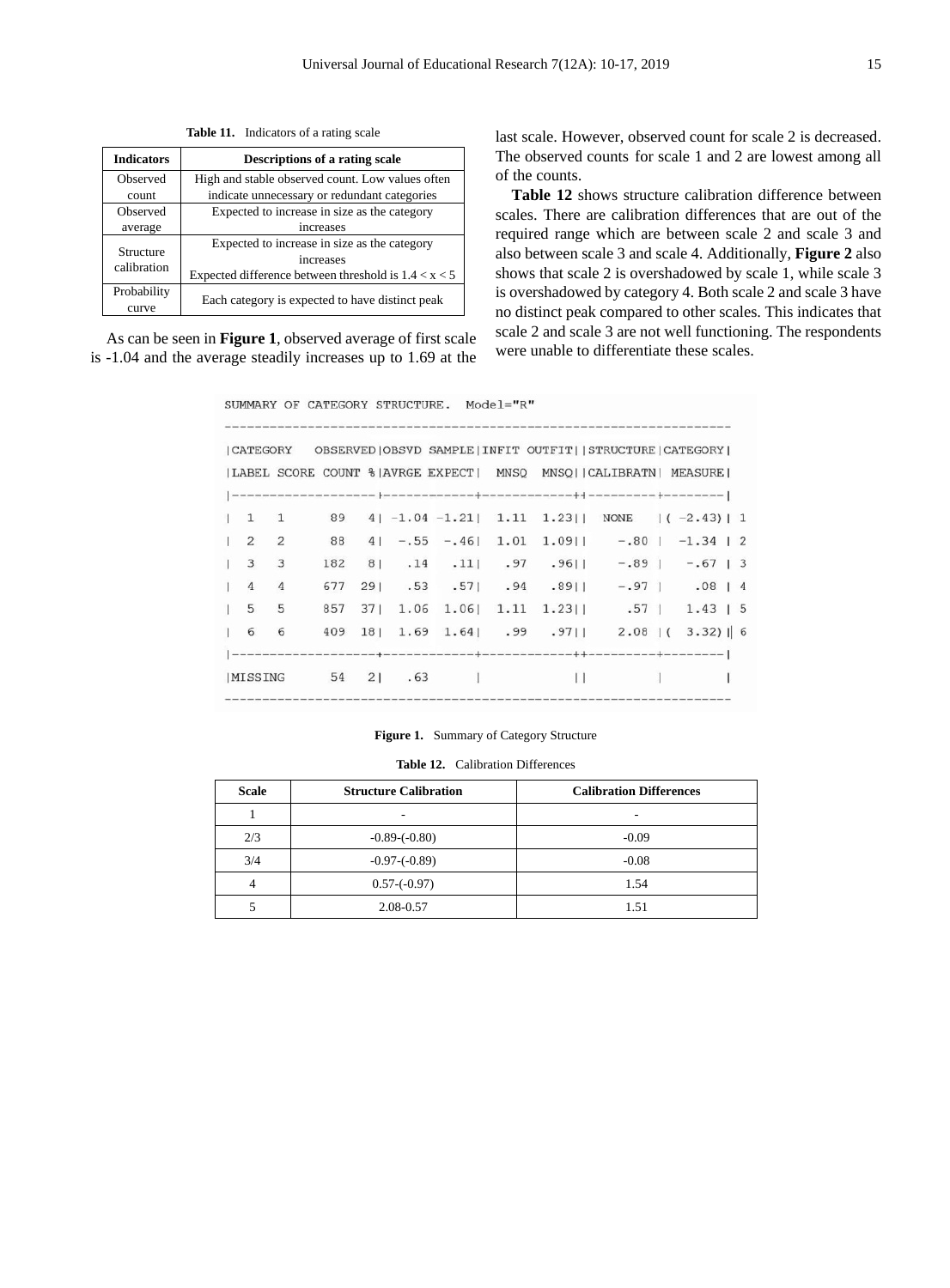

**Figure 2.** Category Probability

### **5. Discussion**

This study developed an instrument to measure lecturers' conception towards assessment and also their alternative assessment practice. Conceptions of Alternative Assessment (CETAS) has been responded by 38 lecturers from Universiti Teknologi Malaysia (UTM). In order for CETAS being useful for operational use, item analysis was conducted to evaluate quality of item using Rasch Analysis. There were four item analyses conducted; (i) examining internal consistency, (ii) examining unidimensionality and local item dependency, (iii) examining fit statistics and (iv) scale calibration.

Based on the value of person and item reliability and separation, items in CETAS are sensitive enough to separate respondents into three levels of ability. One of the characteristics of good items is it can discriminate respondents into at least two different abilities. Unidimensionality and local item dependency complement each other. Violation of local item dependency may affect unidimensionality of an instrument. As for CETAS, overall unidimensionality analysis indicated that there was a sign of multidimensionality. However, it does make sense as CETAS has two different dimensions; conceptions (AC) and practice (AAP). Therefore, unidimensionality analysis was conducted separately for assessment conception and alternative assessment practice. Any items that were deemed inappropriate are deleted to preserve unidimensionality of CETAS. Any items that did not fulfil requirement for local item dependency and fit statistics were deleted. Therefore, total four items were deleted, Item 7 (AC), Item 8 (AC), Item 16 (AAP) and Item 30 (AAP).

Lastly, based on scale calibration analysis, respondents

could not differentiate between scale 3 and scale 4 (disagree). In addition, scale 3 also has no peak, which means the scale is not well functioning. Therefore, based on analysis and expert review on these scales, scale 3 (slightly disagree) was collapsed. For operational use in the future, CETAS will only have five scales. After deletion, CETAS can be used in the future to examine lecturers' conceptions of assessment and their practice of alternative assessment.

# **REFERENCES**

- [1] Bachelor, R. B. (2015). Alternative Assessments and Student Perceptions in the Foreign Language Classroom. Ed.D. Dissertations. Olivet Nazarene University.
- [2] Badariah, T., Zubairi, A. M., Ibrahim, M. B., Othman, J., Rahman, N. S. A., Rahman, Z. A., ... & Ahmad, T. (2014). Assessment for learning practices and competency among Malaysian university lecturers: A national study. Practitioner Research in Higher Education, 8(1), 14-31.
- [3] Bagley, S. S. (2010). Students, teachers and alternative assessment in secondary school: Relational models theory (RMT) in the field of education. The Australian Educational Researcher, 37(1), 83-106.
- [4] Bailey, K., & Brown, J. (1999). Learning about language assesment: Dilemmas, decisions, and directions & new ways of classroom assessment. Learning, 4(2), 1-8.
- [5] Brempong, D.A. (2019). Comparing Traditional Assessment Procedures, and Performance and Portfolio Assessment Procedures. DOI: 10.13140/RG.2.2.20943.12960
- [6] Boone, W. J. (2016). Rasch analysis for instrument development: why, when, and how?. CBE—Life Sciences